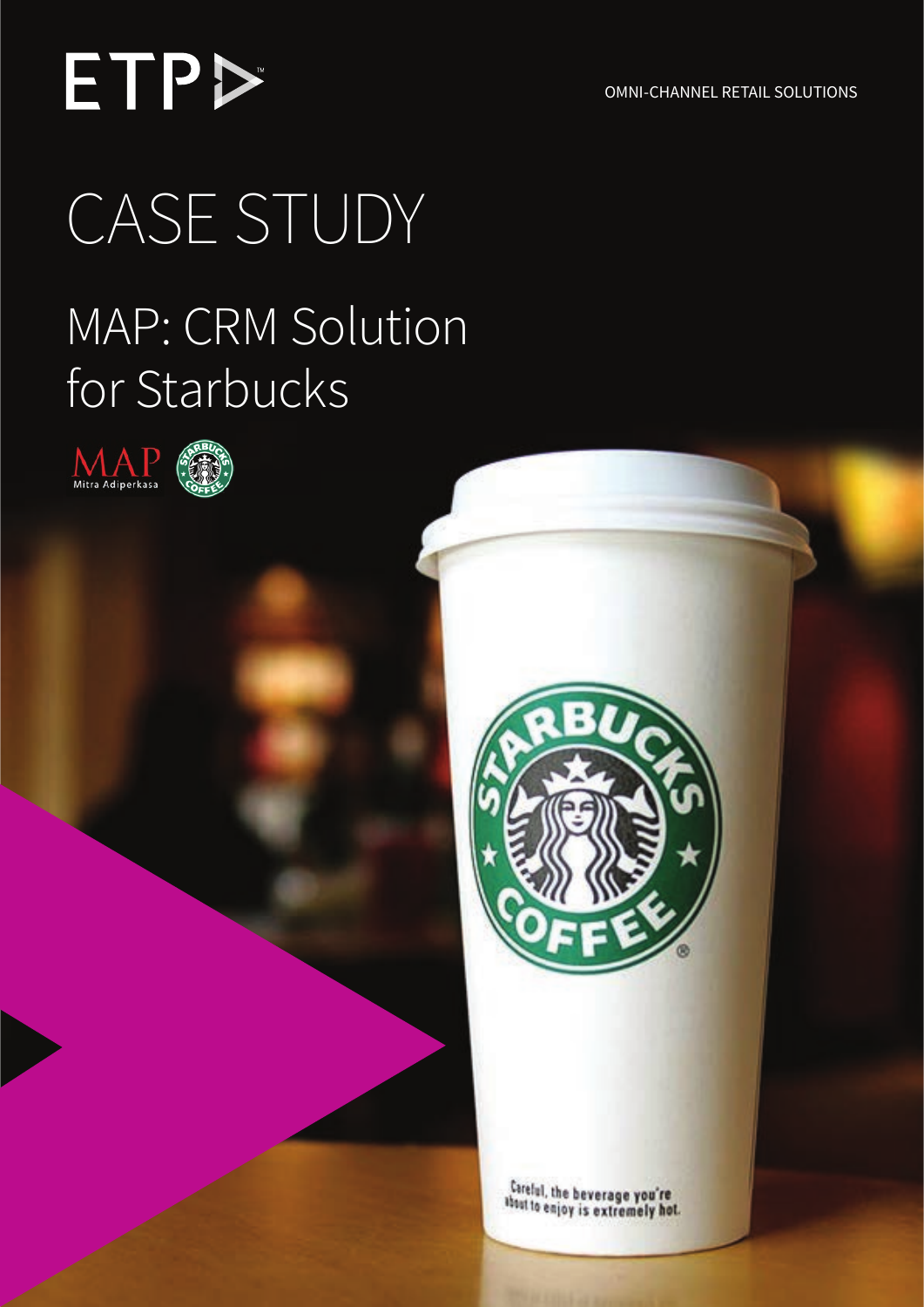### MAP: CRM Solution for Starbucks

Incorporated in 1995, PT. Mitra Adiperkasa Tbk (MAP) has achieved phenomenal growth over the years culminating in its IPO in November 2004. Today, MAP is the leading lifestyle retailer in Indonesia. Some of its iconic brands include Starbucks, Marks & Spencer, SOGO, SEIBU, Debenhams, Oshkosh B' Gosh, Reebok among many others. Listed on the

Indonesia Stock Exchange, with over 23,000 employees, MAP has won the Most Powerful and Valuable Company Award 2014 (Retail) – Warta Ekonomi (Indonesia). MAP was voted Fortune Indonesia's Most Admired Companies (Top 20) in 2012 and Forbes Indonesia's Top 40 Companies in 2011.



#### Customer Facts

**Number of stores: 200+ stores Business segments: Premium Food and Beverages Retail formats: Stand-alone stores Locations: Indonesia**

#### Key Store Statistics

**Store size: Varied**

**SKU's (average): Over 1 million** 

**No. of sales tickets (average): 250,000+ per month**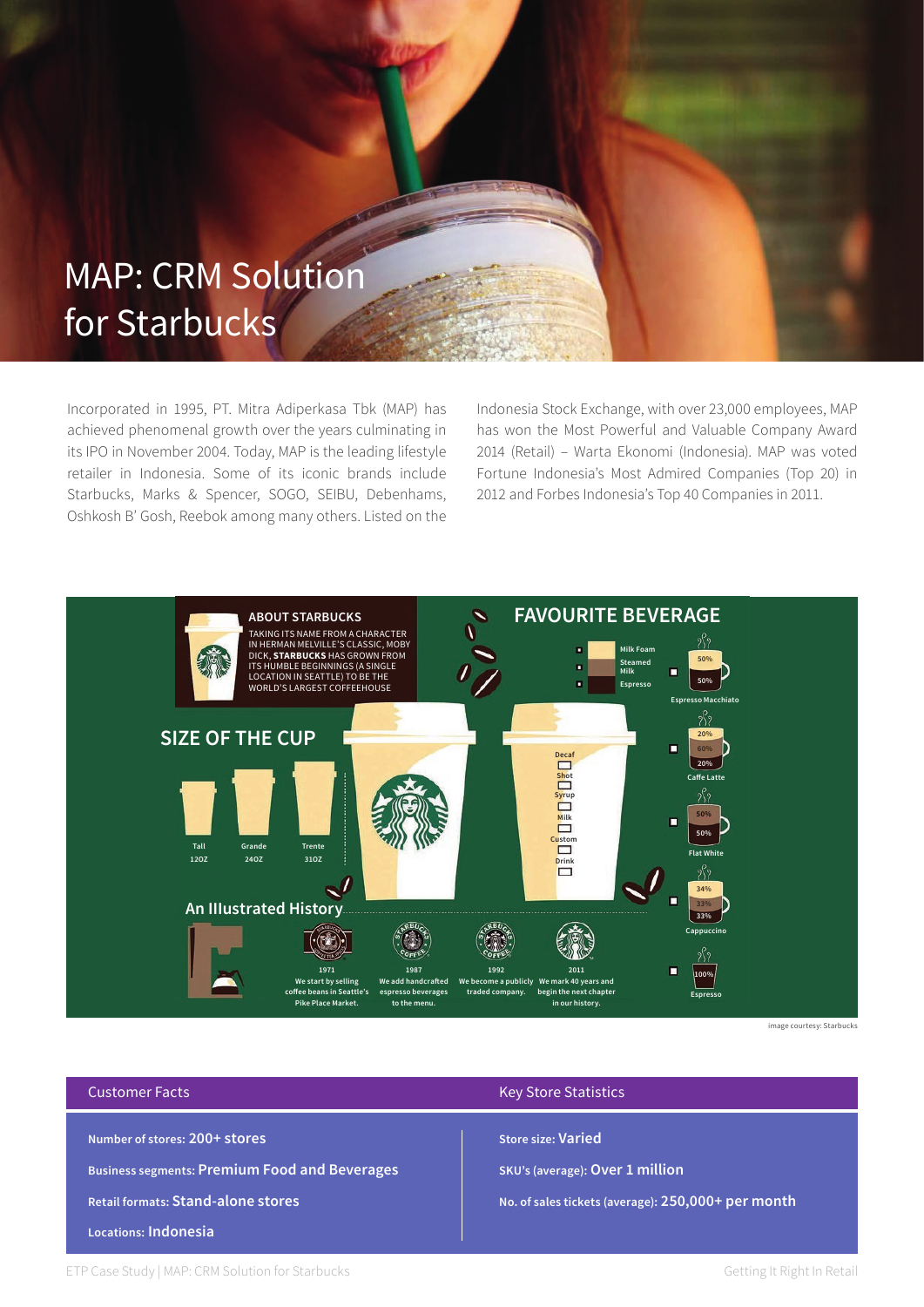

ETP V5 Omni-channel Retail Solutions at MAP include ETP Store, ETP Accelerator, ETP Reporter, ETP EAS, ETP Replication Server, ETP Merchandise Planner, ETP Updates, ETP Download Manager, ETP Analytics and ETP Integrator.



#### Business Needs:

- Comprehensive online and real time loyalty program with the ability to define core and supplementary promotions
- • Ability for customers to earn points for their spending and redeem points to get free items
- • Link the customer loyalty to a prepaid card that can be topped up and used as a tender across stores
- • Provide customers with a web portal where they can check their points and card balances in real time



#### Business Benefits:

- • 100,000+ new cards activated with 400,000+ sales transactions using the Starbucks loyalty card
- • Average 20,000+ transactions per day across 200+ stores
- • Customer profiling has led to effective promotions and increased customer loyalty
- • Enhanced promotion evaluation and management with seamless integration between applications
- Improved cash flow with additional marketing capabilities



#### Project Objective:

• Deploy an integrated and comprehensive loyalty program for Starbucks outlets across Indonesia

### **200+ stores** Average 20,000+ 200+ stores transactions per day across